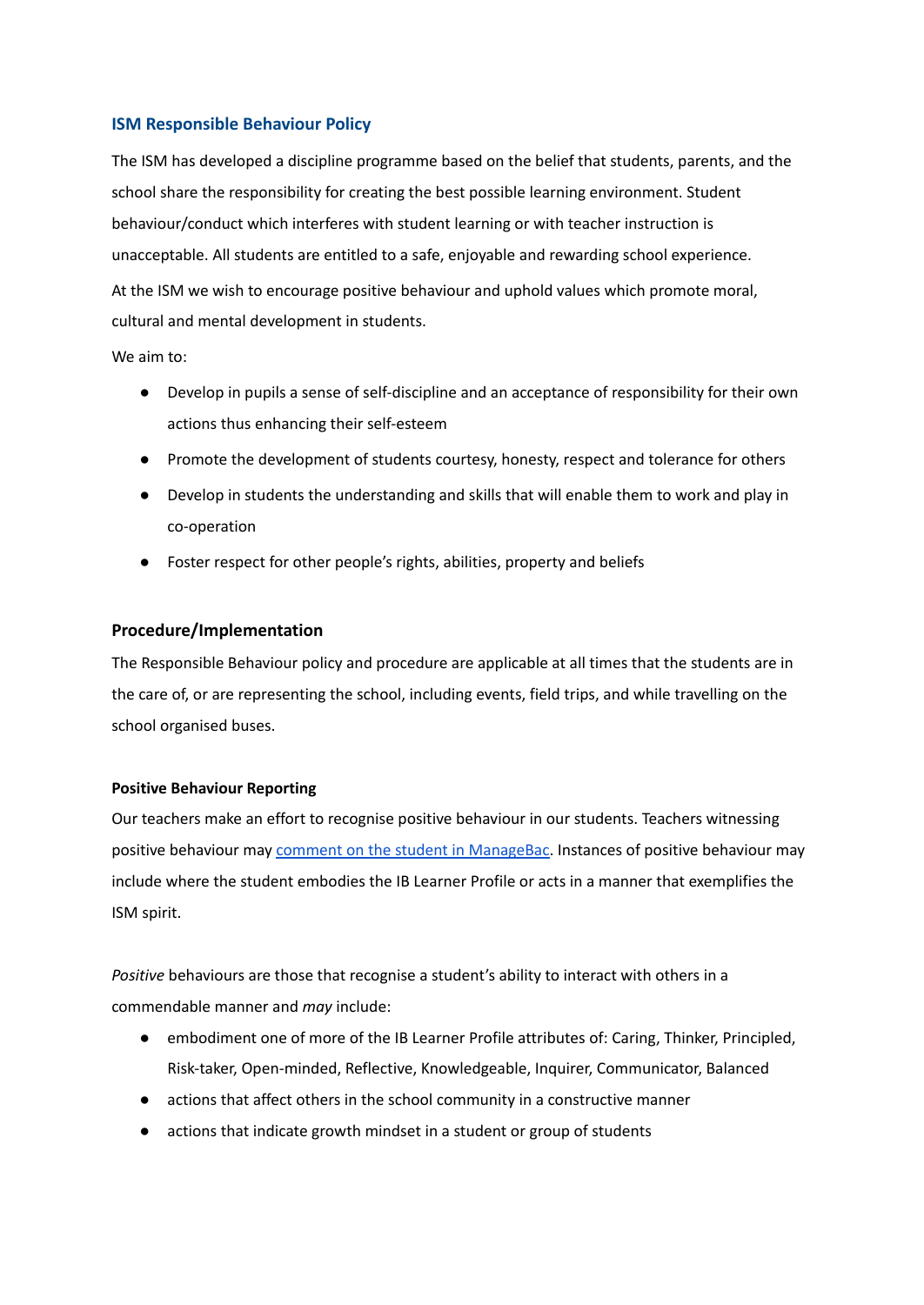● repeated actions that demonstrate respect for others, courtesy or behaviour consistent with the school guidelines and ethos

### **Negative Behaviour Reporting**

We make systematic efforts to prevent inappropriate or unacceptable behaviour by teaching and reinforcing expected behaviours. When behaviour incidents occur, it is important that consequences are predictable. Our school seeks to ensure that responses to inappropriate or unacceptable behaviour are consistent and proportionate to the nature of the behaviour.

## **Minor and Major Behaviours**

When responding to behaviour incidents, the staff member who is initially involved in the incident determines if the problem behaviour is minor or major, with the following agreed understanding:

- *Minor* behaviour incidents are handled by staff members at the time it happens and referred to the student/s Homeroom teacher who log the incident on ManageBac
- *Major* behaviour incidents because of their seriousness are immediately referred to the School Coordinator and Head of School who log the incident on ManageBac

*Minor* problem behaviours are those that:

- are minor breaches of the school rules
- do not seriously harm others or cause the staff member to suspect that the student may be harmed
- do not violate the rights of others in any other serious way
- are not part of a pattern of inappropriate behaviours

*Major* problem behaviours are those that:

- significantly violate the rights of others
- put others/self at risk of harm
- constitute misconduct, disobedience, conduct prejudicial to the good order and management of the school

In particular, they include:

- Use or possession of tobacco, alcohol or other narcotics
- Use or possession of a weapon
- Threatening or intimidating or discriminatory behaviour towards another person
- Any actions or behaviour in contravention of local laws.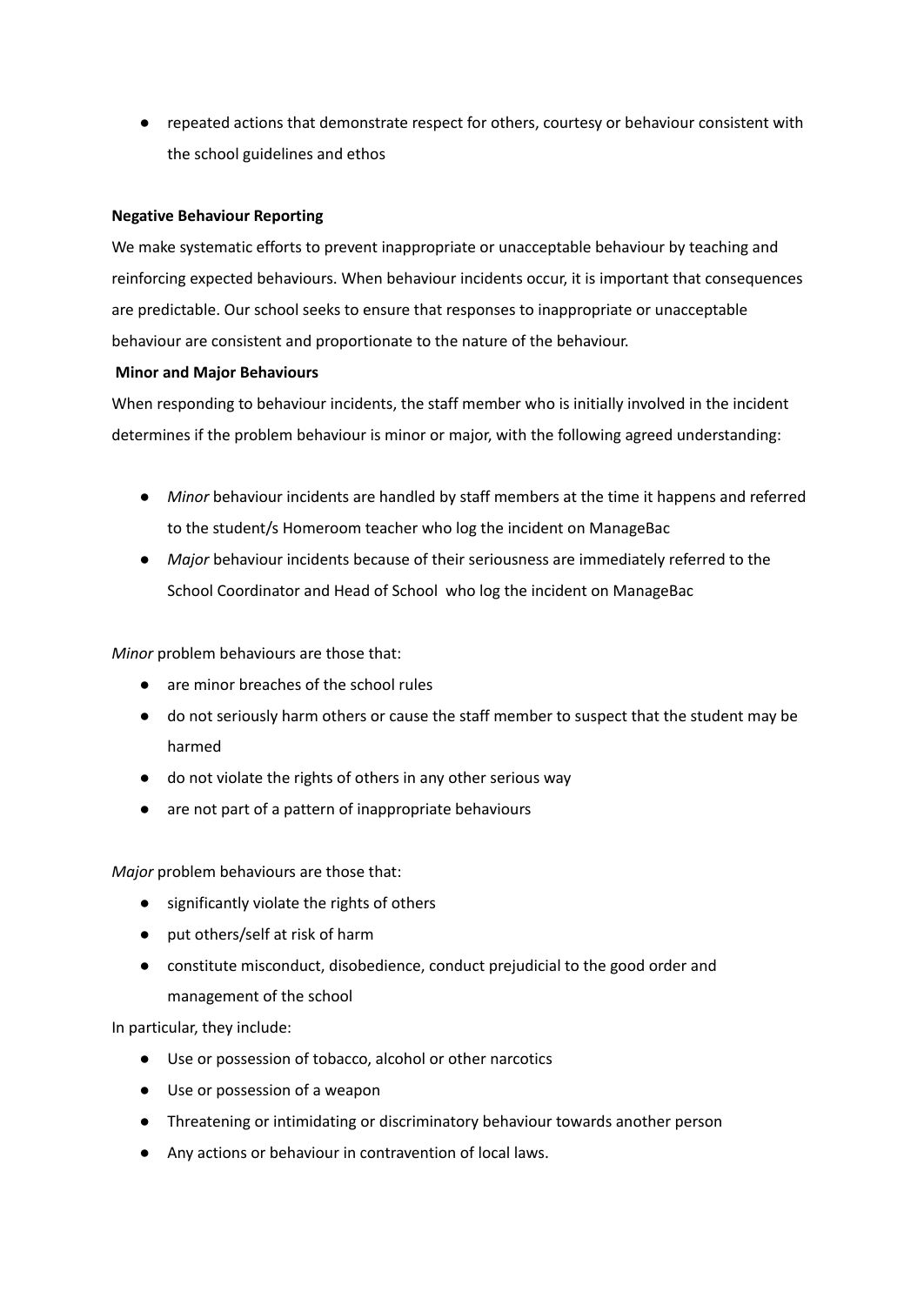# **Consequences**

### *Minor* Incident

Consequences for *minor* incidents are designed to promote responsible behavior in the future. Depending on the behavior, the following consequences or interventions are employed by the teacher:

- The relevant school policy is reiterated and there is an expectation that the policy is followed in the future. Strategies for improvement are discussed. A warning regarding future consequences for repeated or persistent inappropriate behaviour is given.
- Time out: temporary removal from activity with opportunity to rejoin
- Isolation: removal from situation, isolated from group, and supervised by an Admin member
- Detention: time taken from the student's free time to make up for loss of learning
- Loss of privilege
- Parents may be informed of minor incidents.

## *Major* Incident

In addition to the consequences for *minor* incidents, consequences for *major* incidents are designed to encourage students to reflect on their behavior and plan improvement which may involve the support of the parents, the teachers, and the coordinator.

- Scheduled daily or weekly check-ins with an assigned teacher or Coordinator
- Community service interventions or activities designed to promote reflection
- Restitution or compensation
- Temporary suspension from classes
- Conflict mediation
- Parents will be involved in consequences for major incidents.

# Escalation of *Major* Incident

In addition to the consequences listed above and under specific circumstances, the Head of School and responsible Coordinator may deem the following consequences appropriate for *major* problem behaviours. These consequences indicate that certain behaviours result in the temporary or permanent removal from school.

- Suspension from school
- Reporting the incident to local law enforcement
- Expulsion from school.

# **Line of referral**

In all instances of behaviour incidents, the line of referral is:

1. Where appropriate, the individual teacher/witnessing teacher handles the incident to completion and informs the student/s Homeroom teacher.